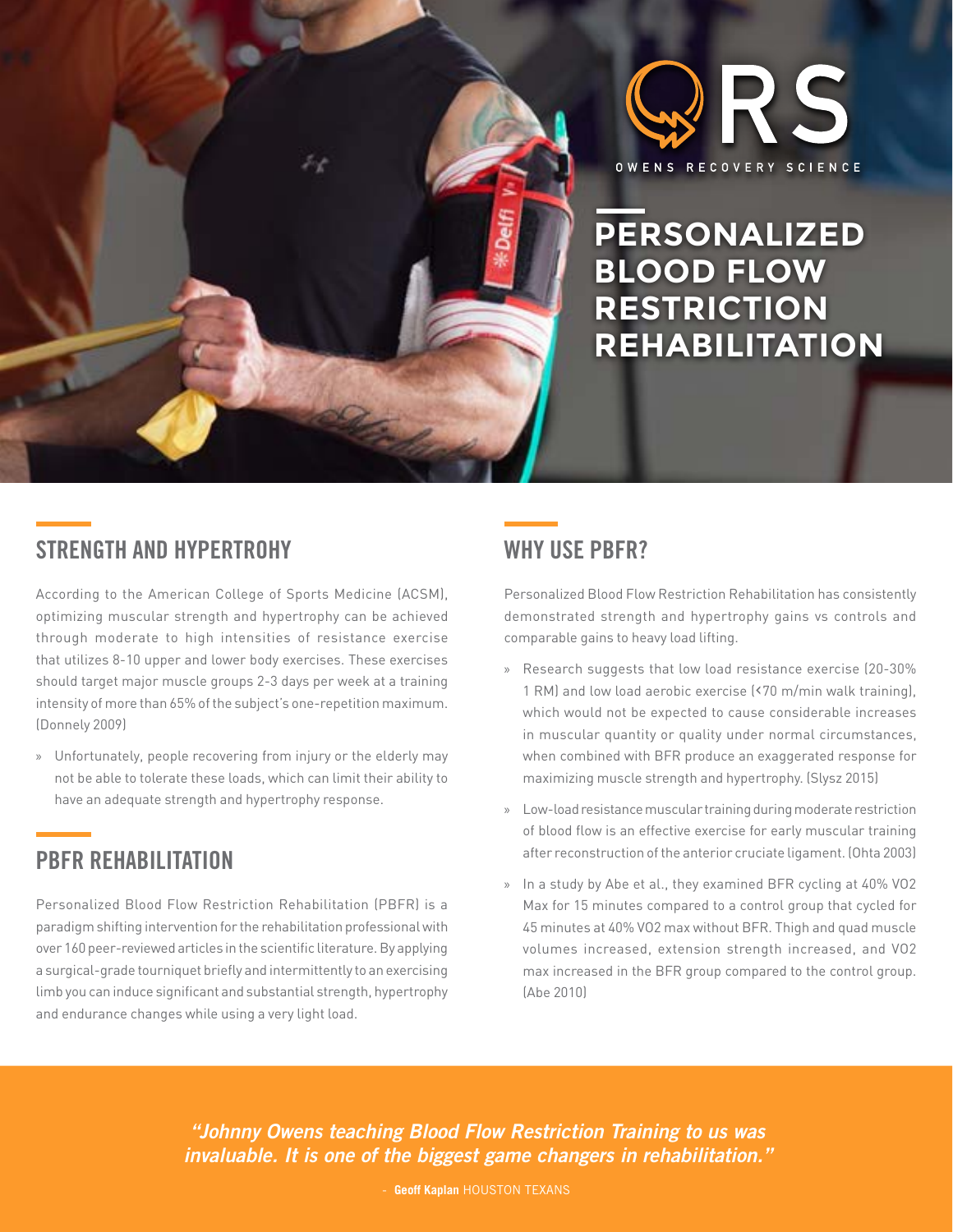

## **HOW DOES PBFR WORK AND WHO IS APPROPRIATE TO TREAT WITH IT?**

The exact mechanism behind the positive results seen with PBFR is still being extensively researched. Theories range from a significant build-up of metabolites by anaerobic metabolism, a systemic anabolic response, and cellular swelling. It is most likely a combination of multiple factors. It does appear that muscle protein synthesis plays a significant role after PBFR as this has been consistently demonstrated in the literature.

Clinically we have applied it to many diagnoses with very positive results including but not limited to total joint arthroplasties, Achilles tendon repairs, fractures, rotator cuff repairs, muscle strains, nerve injuries, post-operative cartilage arthroscopies and reconstructions, and tendinopathies.





# **ONGOING CLINICAL RESEARCH**

- » Knee Arthroscopy Trial
- » Anterior Cruciate Ligament Reconstruction
- » Chronic Thigh Weakness After Surgery
- » REPAIR Study (Femur fracture)
- » Chronic Achilles Tendinopathy
- » Distal Radius Fractures
- » Meniscus Tear/ Repair Study
- » Regenerative Medicine and PBFR

These trials span across 14 different centers and total more than \$6,000,000 in grant funding. All trials utilize the Delfi Personalized Tourniquet System for Blood Flow Restriction.

*"Blood flow restriction training has been a huge complement to the medical and performance care of our athletes. I just wish I knew about it sooner."*